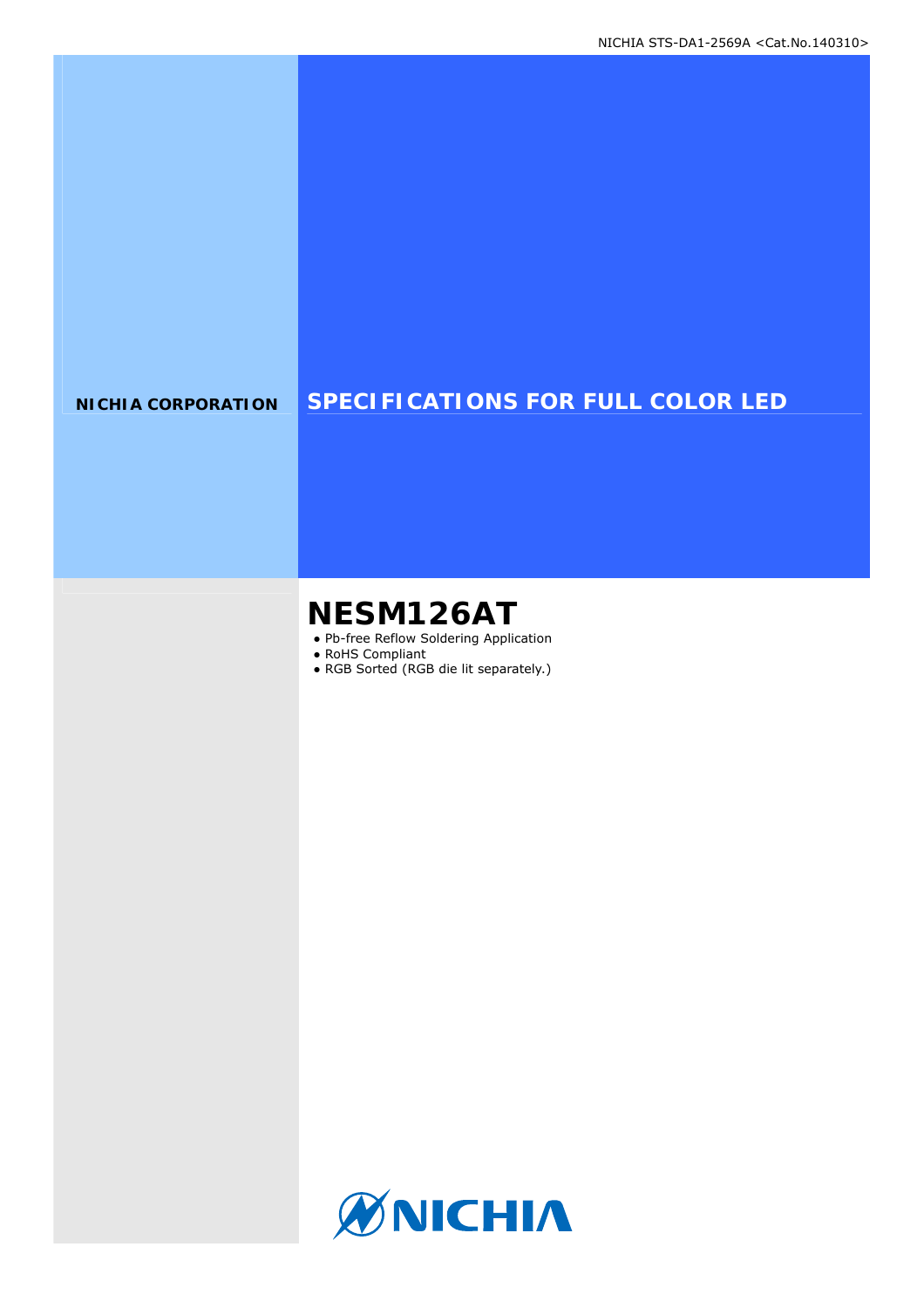# SPECIFICATIONS

### (1) Absolute Maximum Ratings

|                                |                    |             | Absolute Maximum Rating |     |        |  |
|--------------------------------|--------------------|-------------|-------------------------|-----|--------|--|
| Item                           | Symbol             | <b>Blue</b> | Green                   | Red | Unit   |  |
| <b>Forward Current</b>         | ΙF                 | 25          | 30                      | 50  | mA     |  |
| <b>Pulse Forward Current</b>   | $I_{\sf FP}$       | 80          | 100                     | 150 | mA     |  |
| Reverse Voltage                | $V_{R}$            |             | 5                       |     | $\vee$ |  |
| Power Dissipation              | $P_D$              | 88.7        | 114                     | 117 | mW     |  |
| <b>Total Power Dissipation</b> | $P_{TOT}$          |             | 90                      |     | mW     |  |
| <b>Operating Temperature</b>   | $T_{\mathsf{opr}}$ |             | $-30 \times 85$         |     | °C     |  |
| Storage Temperature            | $T_{sta}$          |             | $-40 \sim 100$          |     | °C     |  |
| Junction Temperature           | Tı                 | 100         | 100                     | 100 | °C     |  |

\* Absolute Maximum Ratings at  $T_A = 25^{\circ}$ C.

\* I<sub>FP</sub> conditions with pulse width  $\leq$ 10ms and duty cycle  $\leq$ 10%.

\* The absolute maximum Power Dissipation per die.

\* The absolute maximum Power Dissipation in total per package.

### (2) Initial Electrical/Optical Characteristics

|                                |          |                  |                        |                          | <b>Typ</b>                   |                          |             |
|--------------------------------|----------|------------------|------------------------|--------------------------|------------------------------|--------------------------|-------------|
| Item                           |          | Symbol           | Condition              | <b>Blue</b>              | Green                        | Red                      | <b>Unit</b> |
|                                |          |                  | B $I_F = 20mA$         |                          |                              |                          |             |
| Forward Voltage                |          | $V_F$            | G $I_F = 20mA$         | 3.2                      | 3.5                          | 2.1                      | V           |
|                                |          |                  | R I <sub>F</sub> =20mA |                          |                              |                          |             |
|                                |          |                  | $B V_R = 5V$           |                          |                              |                          |             |
| <b>Reverse Current</b>         |          | $I_{\mathsf{R}}$ | $GV_R = 5V$            | $\overline{\phantom{0}}$ | $\qquad \qquad \blacksquare$ | $\overline{\phantom{a}}$ | μA          |
|                                |          |                  | R $V_R = 5V$           |                          |                              |                          |             |
|                                |          |                  | $B I_f = 20mA$         |                          |                              |                          |             |
| Luminous Intensity             |          | $I_{\vee}$       | G $I_F = 20mA$         | 150                      | 620                          | 480                      | mcd         |
|                                |          |                  | R $I_F = 20mA$         |                          |                              |                          |             |
|                                | $\times$ |                  | $B IF=20mA$            | 0.133                    | 0.189                        | 0.696                    |             |
| <b>Chromaticity Coordinate</b> |          |                  | G $I_F = 20mA$         |                          |                              |                          |             |
|                                | y        |                  | $R IF=20mA$            | 0.075                    | 0.718                        | 0.303                    |             |

 $*$  Characteristics at T<sub>A</sub>=25°C.

\* Luminous Intensity value as per CIE 127:2007 standard.

\* Chromaticity Coordinates as per CIE 1931 Chromaticity Chart.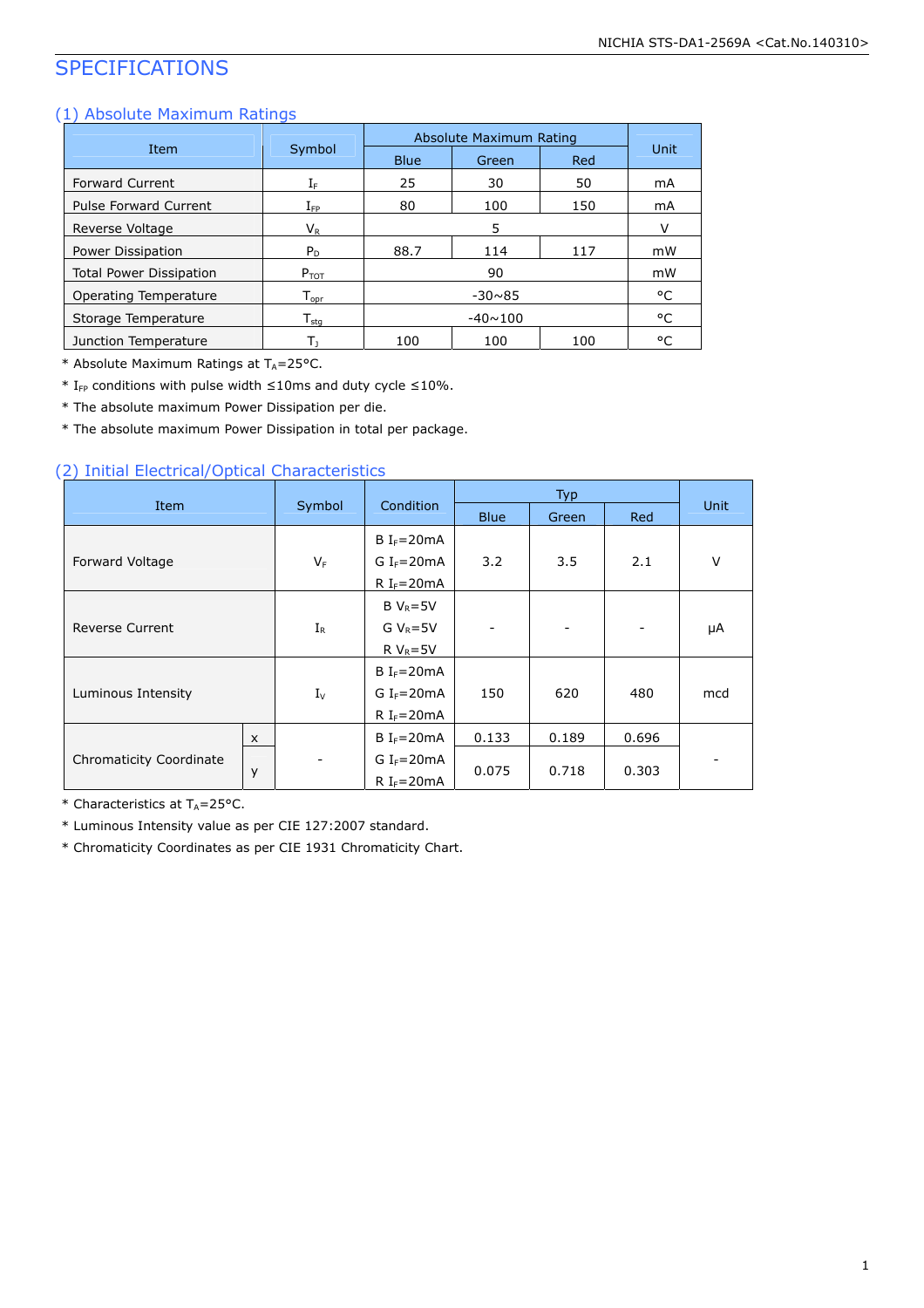# RANKS

|                        |                          | <b>Blue</b>              |      | Green                    |                          |      | Red                      |                          |            |      |
|------------------------|--------------------------|--------------------------|------|--------------------------|--------------------------|------|--------------------------|--------------------------|------------|------|
| Item                   | Rank                     | Min                      | Max  | Rank                     | Min                      | Max  | Rank                     | Min                      | <b>Max</b> | Unit |
| Forward Voltage        | -                        | 2.80                     | 3.55 | $\overline{\phantom{a}}$ | 3.05                     | 3.82 | $\overline{\phantom{m}}$ | 1.80                     | 2.35       |      |
| <b>Reverse Current</b> | $\overline{\phantom{a}}$ | $\overline{\phantom{a}}$ | 50   | $\overline{\phantom{a}}$ | $\overline{\phantom{a}}$ | 50   | $\overline{\phantom{0}}$ | $\overline{\phantom{a}}$ | 50         | μA   |
|                        | <b>BT</b>                | 159                      | 200  | GT                       | 651                      | 820  | <b>RT</b>                | 476                      | 600        |      |
| Luminous Intensity     | <b>BS</b>                | 126                      | 159  | GS                       | 517                      | 651  | <b>RS</b>                | 378                      | 476        | mcd  |
|                        | <b>BR</b>                | 100                      | 126  | GR                       | 410                      | 517  | <b>RR</b>                | 300                      | 378        |      |

#### Color Ranks

Blue

|              | Rank W1 |       |       |       |
|--------------|---------|-------|-------|-------|
| x            | 0.139   | 0.129 | 0.145 | 0.152 |
| $\mathsf{v}$ | 0.035   | 0.050 | 0.072 | 0.056 |

|        | Rank W1 |       |       |       |                   |       |       | Rank W <sub>2</sub> |       |
|--------|---------|-------|-------|-------|-------------------|-------|-------|---------------------|-------|
| v<br>^ | 0.139   | 0.129 | 0.145 | 0.152 | $\checkmark$<br>ㅅ | 0.129 | 0.113 | 0.134               | 0.145 |
|        | 0.035   | 0.050 | 0.072 | 0.056 |                   | 0.050 | 0.080 | 0.105               | 0.072 |

#### Green

|   |       | Rank G1m |       |       |
|---|-------|----------|-------|-------|
| x | 0.166 | 0.136    | 0.176 | 0.201 |
|   | 0.676 | 0.739    | 0.750 | 0.686 |

|   | Rank G1m |       |       |       |                   |       |       | Rank G2m |       |
|---|----------|-------|-------|-------|-------------------|-------|-------|----------|-------|
| x | 0.166    | 0.136 | 0.176 | 0.201 | $\checkmark$<br>ㅅ | 0.201 | 0.176 | 0.220    | 0.237 |
|   | 0.676    | 0.739 | 0.750 | 0.686 |                   | 0.686 | .750  | 0.745    | 0.684 |

#### Red

| Rank R <sub>8</sub> a |        |        |        |  |
|-----------------------|--------|--------|--------|--|
| 0.6718                | 0.6562 | 0.6873 | 0.7049 |  |
| 0.2982                | 0.3144 | 0.3126 | 0.2948 |  |

 $*$  Ranking at T<sub>A</sub>=25°C.

- \* Forward Voltage Tolerance: ±0.05V
- \* Luminous Intensity Tolerance: ±10%

\* Chromaticity Coordinate Tolerance: ±0.01

\* LEDs from the above ranks will be shipped.

The rank combination ratio per shipment will be decided by Nichia.

#### Luminous Intensity Ranks by Color Rank

| Ranking by<br><b>Luminous Intensity</b><br>Ranking by<br><b>Color Coordinates</b> | <b>BR</b> | <b>BS</b> | <b>BT</b> | <b>GR</b> | <b>GS</b> | GT | <b>RR</b> | <b>RS</b> | <b>RT</b> |
|-----------------------------------------------------------------------------------|-----------|-----------|-----------|-----------|-----------|----|-----------|-----------|-----------|
| W1                                                                                |           |           |           |           |           |    |           |           |           |
| W <sub>2</sub>                                                                    |           |           |           |           |           |    |           |           |           |
| G1m, G2m                                                                          |           |           |           |           |           |    |           |           |           |
| R <sub>8</sub> a                                                                  |           |           |           |           |           |    |           |           |           |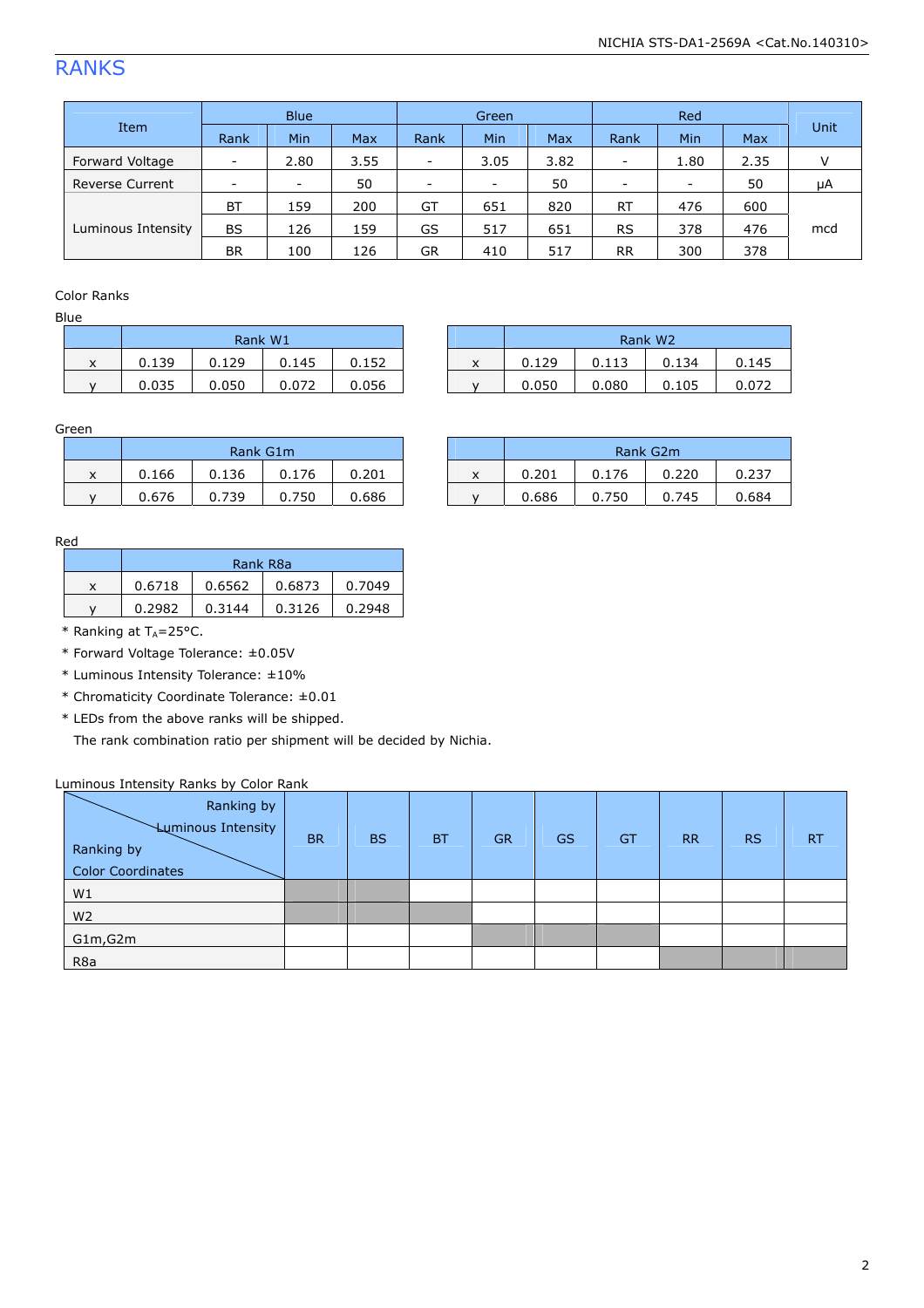# CHROMATICITY DIAGRAM

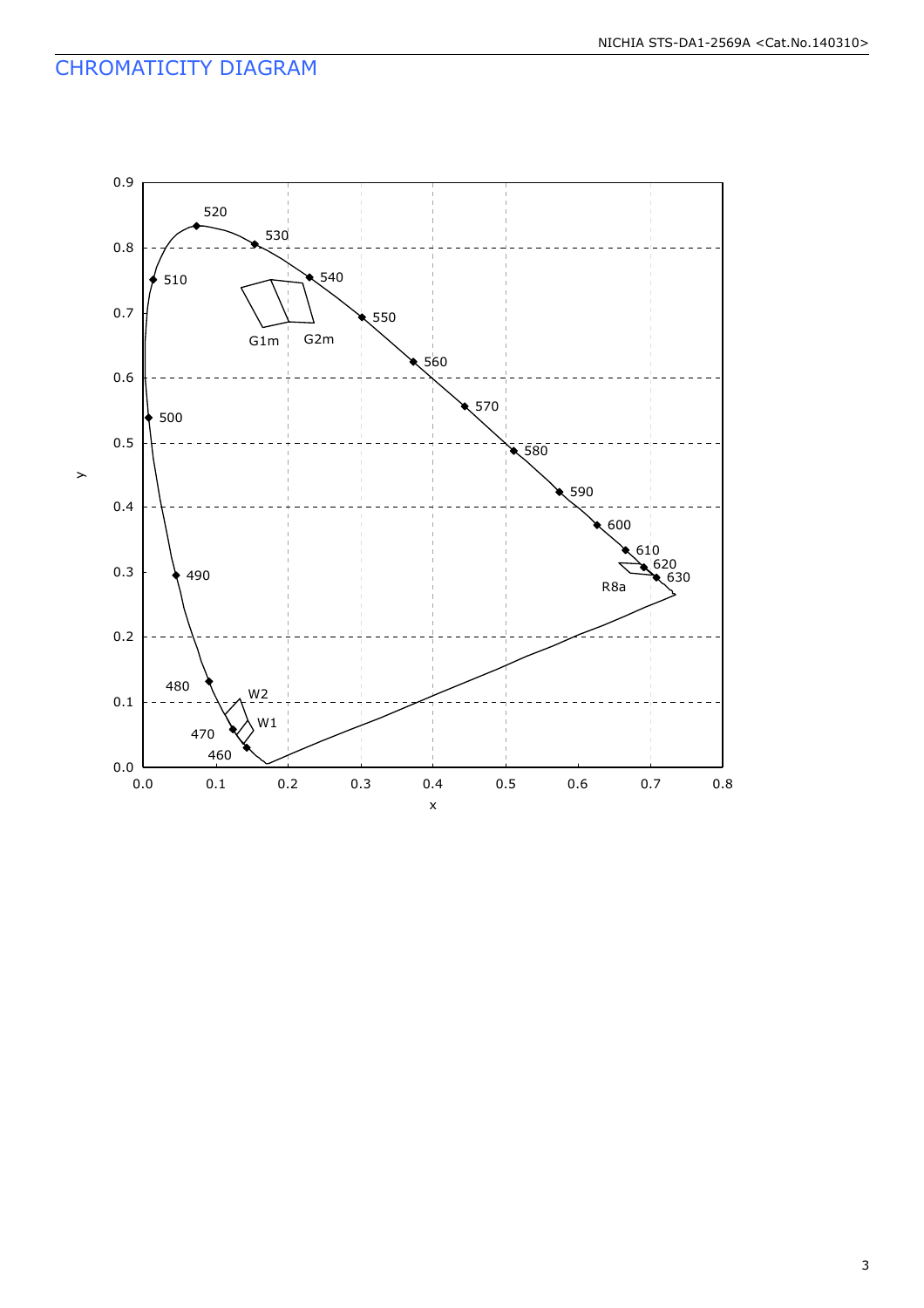# OUTLINE DIMENSIONS

This product complies with RoHS Directive. \* 本製品はRoHS指令に適合しております。

STS-DA7-3218 NESM126A 管理番号 No.

(単位 Unit: mm, 公差 Tolerance: ±0.2)









The Red, Blue and Green die are attached to the Red Cathode side.



|                         |                                            | (単位 Unit: mm, 公差 Tolerance: ±0.2)           |
|-------------------------|--------------------------------------------|---------------------------------------------|
| l Mark<br>Blue<br>Green | (0.2)                                      | (0.55)<br>←                                 |
| Red                     |                                            | $1.8 + 0.3$                                 |
|                         | 項目 Item                                    | 内容 Description                              |
|                         | パッケージ材質<br>Package Materials               | 黒色耐熱性ポリマー<br>Black Heat-resistant Polymer   |
|                         | 封止樹脂材質<br>Encapsulating Resin<br>Materials | エポキシ樹脂(拡散剤入り)<br>Epoxy Resin(with diffuser) |
|                         | 電極材質<br><b>Electrodes Materials</b>        | 銅合金+金メッキ<br>Au-plated Copper Alloy          |
|                         | 質量<br>Weight                               | 0.025g(TYP)                                 |
|                         |                                            |                                             |
| 1                       |                                            |                                             |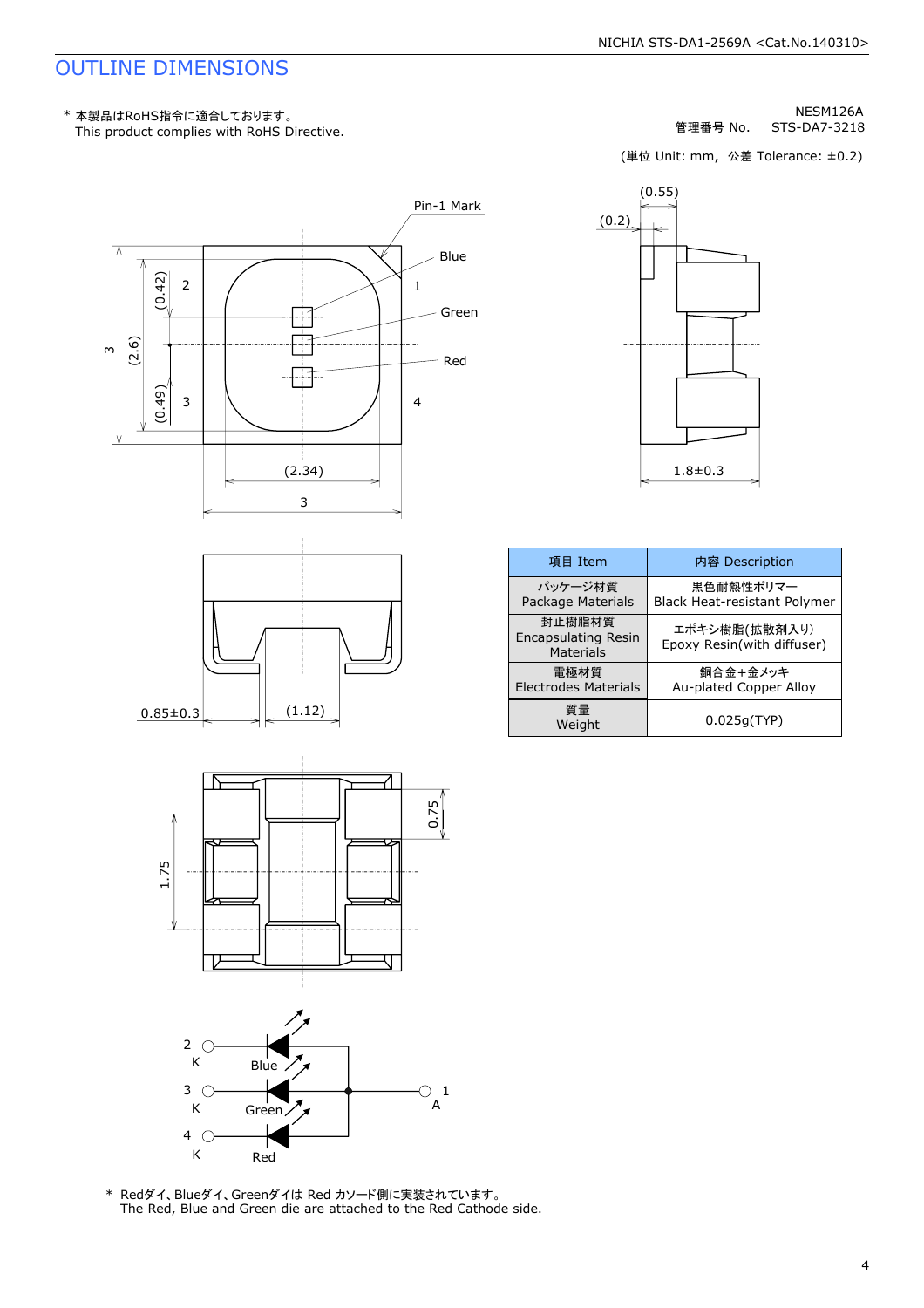# SOLDERING

• Recommended Reflow Soldering Condition(Lead-free Solder)



● Recommended Soldering Pad Pattern



- \* This LED is designed to be reflow soldered on to a PCB. If dip soldered, Nichia cannot guarantee its reliability.
- \* Reflow soldering must not be performed more than twice. Hand soldering must not be performed more than once.
- \* Avoid rapid cooling. Ramp down the temperature gradually from the peak temperature.
- \* Nitrogen reflow soldering is recommended. Air flow soldering conditions can cause optical degradation, caused by heat and/or atmosphere.
- \* Repairing should not be done after the LEDs have been soldered. When repairing is unavoidable,

a double-head soldering iron should be used.

It should be confirmed beforehand whether the characteristics of the LEDs will or will not be damaged by repairing.

- \* When soldering, do not apply stress to the LED while the LED is hot.
- \* When using a pick and place machine, choose an appropriate nozzle for this product.
- \* This product can differ in optical characteristics depending on both the number of reflow cycles and reflow temperature conditions. In a single display, only LEDs with both the same number of reflow cycles and reflow temperature conditions should be used regardless of the application type (e.g. rental and/or permanent installations).
- \* The recommended soldering pad pattern is designed for attachment of the LED without problems. When precise mounting accuracy is required, such as high-density mounting, ensure that the size and shape of the pad are suitable for the circuit design.
- \* Consider factors such as the reflow soldering temperature, hand soldering temperature, etc. when choosing the solder.
- \* When flux is used, it should be a halogen free flux. Ensure that the manufacturing process is not designed in a manner where the flux will come in contact with the LEDs.
- \* Make sure that there are no issues with the type and amount of solder that is being used.

• Recommended Hand Soldering Condition

| Temperature    | $350^{\circ}$ C Max |
|----------------|---------------------|
| Soldering Time | 3sec Max            |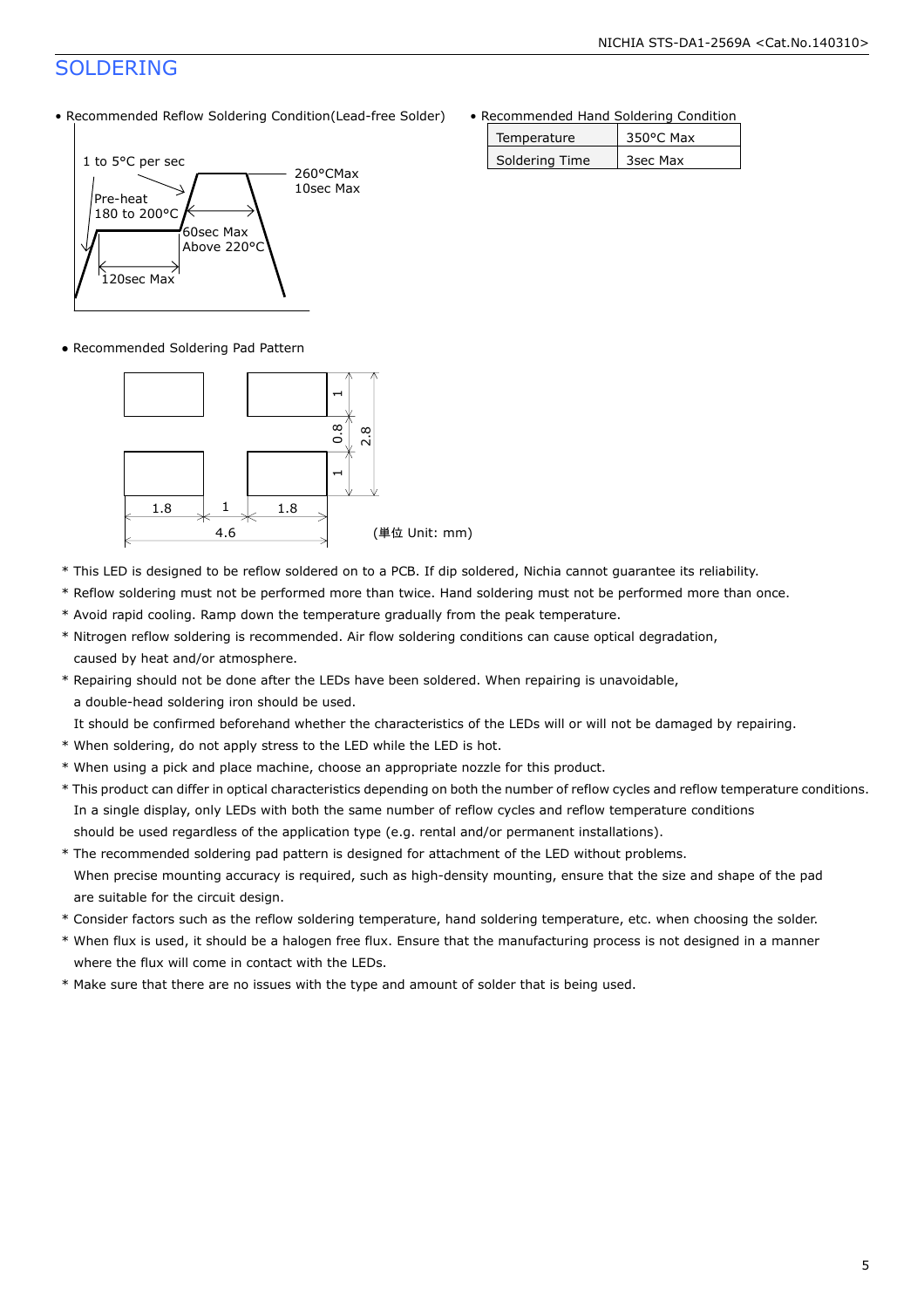# TAPE AND REEL DIMENSIONS



 $\Phi$ 60+1 f:------{-- $\chi^2$ ラベル Label **BAY**<br>RYKO.B **B**<sub>3360</sub>  $\xrightarrow{180^{+0}_{-3}} \qquad \qquad \longrightarrow \qquad \frac{11.4^{+1}}{9^{+0.3}}$  $180^{+9}_{-3}$ 

- Reel Size: 2000pcs \* 数量は1リールにつき 2000個入りです。
- The tape packing method complies with JIS C 0806 (Packaging of Electronic Components on Continuous Tapes). \* JIS C 0806電子部品テーピングに準拠しています。
- \* 実装作業の中断などでエンボスキャリアテープをリールに巻き取る場合、 エンボスキャリアテープを強く(10N以上)締めないで下さい。 LEDがカバーテープに貼り付く可能性があります。

When the tape is rewound due to work interruptions, no more than 10N should be applied to the embossed carrier tape. The LEDs may stick to the top cover tape.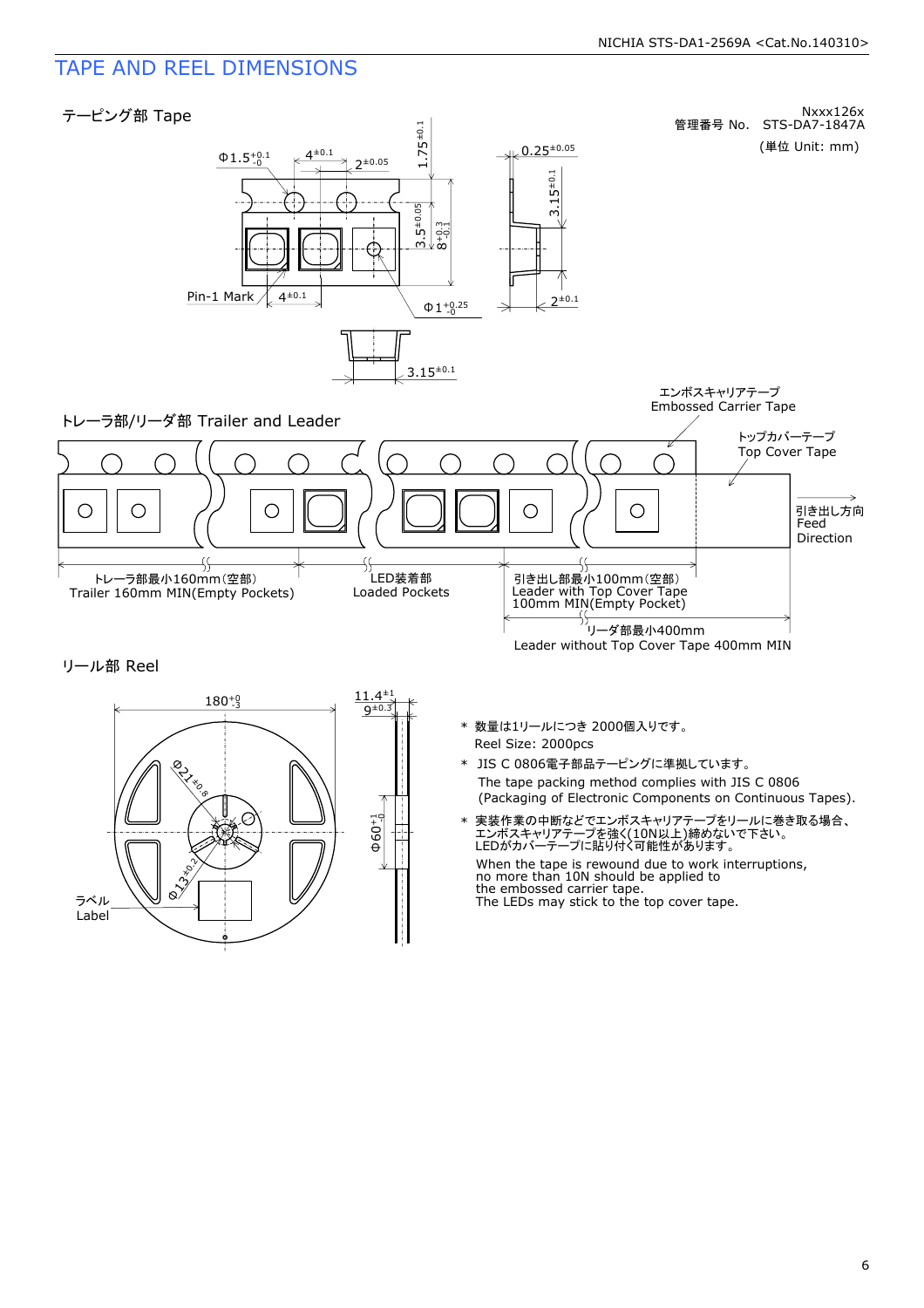## PACKAGING - TAPE & REEL

Reels are shipped with desiccants in heat-sealed moisture-proof bags. シリカゲルとともにリールをアルミ防湿袋に入れ、熱シールにより封をします。

管理番号 No. STS-DA7-0006C **Nxxxxxxx** 



ラベル Label **ØNICHIA** XXXX LED TYPE **Nxxxxxxx** \*\*\*\*\*\*\* LOT YMxxxx-RRR QTY. **PCS** RoHS NICHIA CORPORATION 491 OKA, KAMINAKA, ANAN, TOKUSHIMA, JAPAN

Moisture-proof bags are packed in cardboard boxes with corrugated partitions. アルミ防湿袋を並べて入れ、ダンボールで仕切ります。





- If not provided, it will not be indicated on the label. \*\*\*\*\*\*\* is the customer part number. 客先型名が設定されていない場合は空白です。 \* 客先型名を\*\*\*\*\*\*\*で示します。
- \* ロット表記方法についてはロット番号の項を<br> 参照して下さい。 For details, see "LOT NUMBERING CODE" in this document.
- The label does not have the RANK field for un-ranked products. ランク分けがない場合はランク表記はありません。
- Products shipped on tape and reel are packed in a moisture-proof bag. \* 本製品はテーピングしたのち、輸送の衝撃から保護するためダンボールで梱包します。
- \* 取り扱いに際して、落下させたり、強い衝撃を与えたりしますと、製品を損傷させる原因になりますので注意して下さい。 Do not drop or expose the box to external forces as it may damage the products. They are shipped in cardboard boxes to protect them from external forces during transportation.
- \* ダンボールには防水加工がされておりませんので、梱包箱が水に濡れないよう注意して下さい。 Do not expose to water. The box is not water-resistant.
- \* 輸送、運搬に際して弊社よりの梱包状態あるいは同等の梱包を行って下さい。 Using the original package material or equivalent in transit is recommended.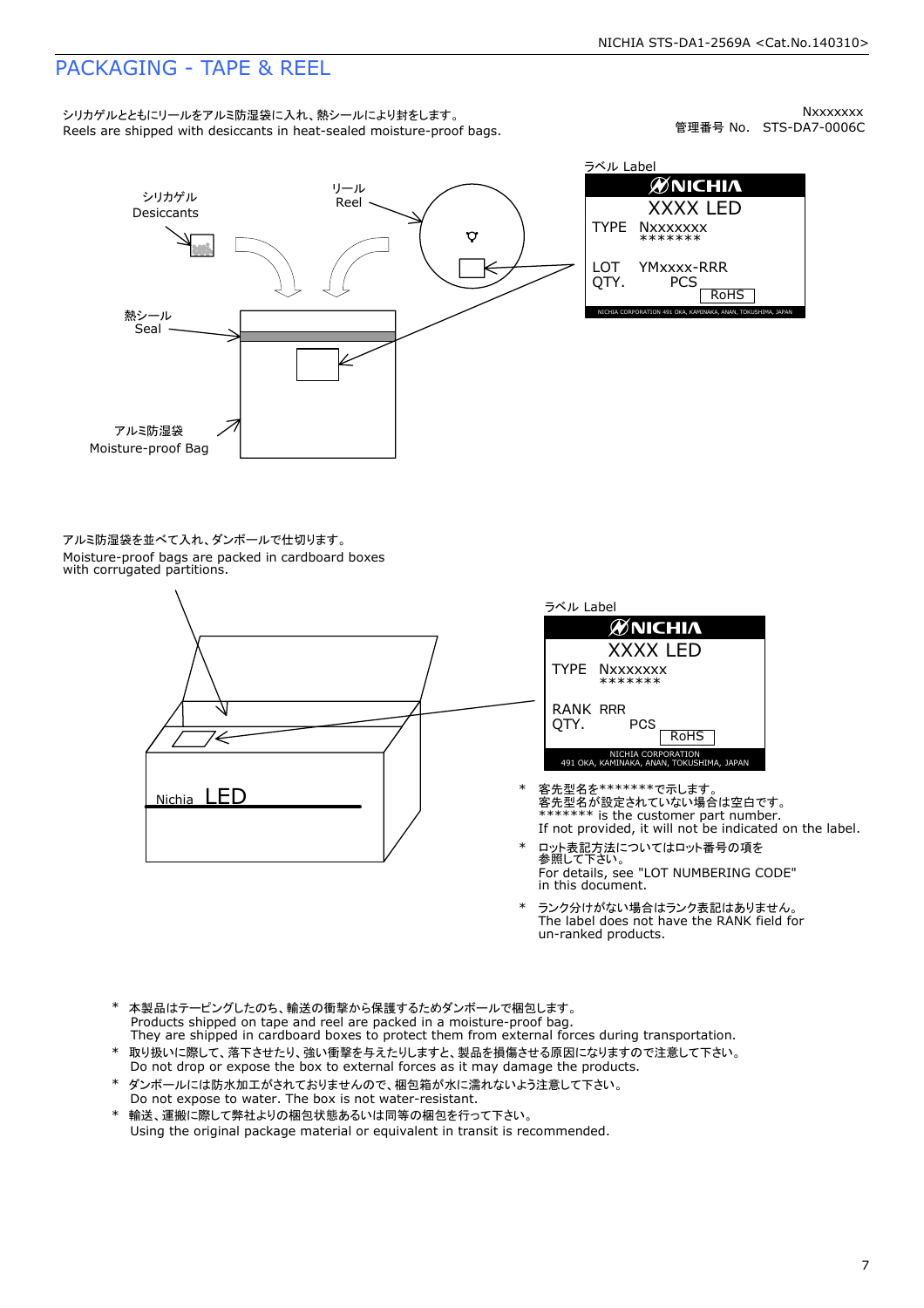# LOT NUMBERING CODE

Lot Number is presented by using the following alphanumeric code.

YMxxxx - RRR

Y - Year

| Year |   |
|------|---|
| 2013 | D |
| 2014 | E |
| 2015 | F |
| 2016 | G |
| 2017 | Н |
| 2018 |   |

#### M - Month

| Month | м | Month | м |
|-------|---|-------|---|
|       |   |       |   |
| 2     | 2 | 8     |   |
| 3     |   | q     |   |
|       |   | 10    |   |
| 5     |   | 11    |   |
|       |   | 12    |   |

xxxx-Nichia's Product Number

RRR-Rank

\* The label does not have the RANK field for un-ranked products.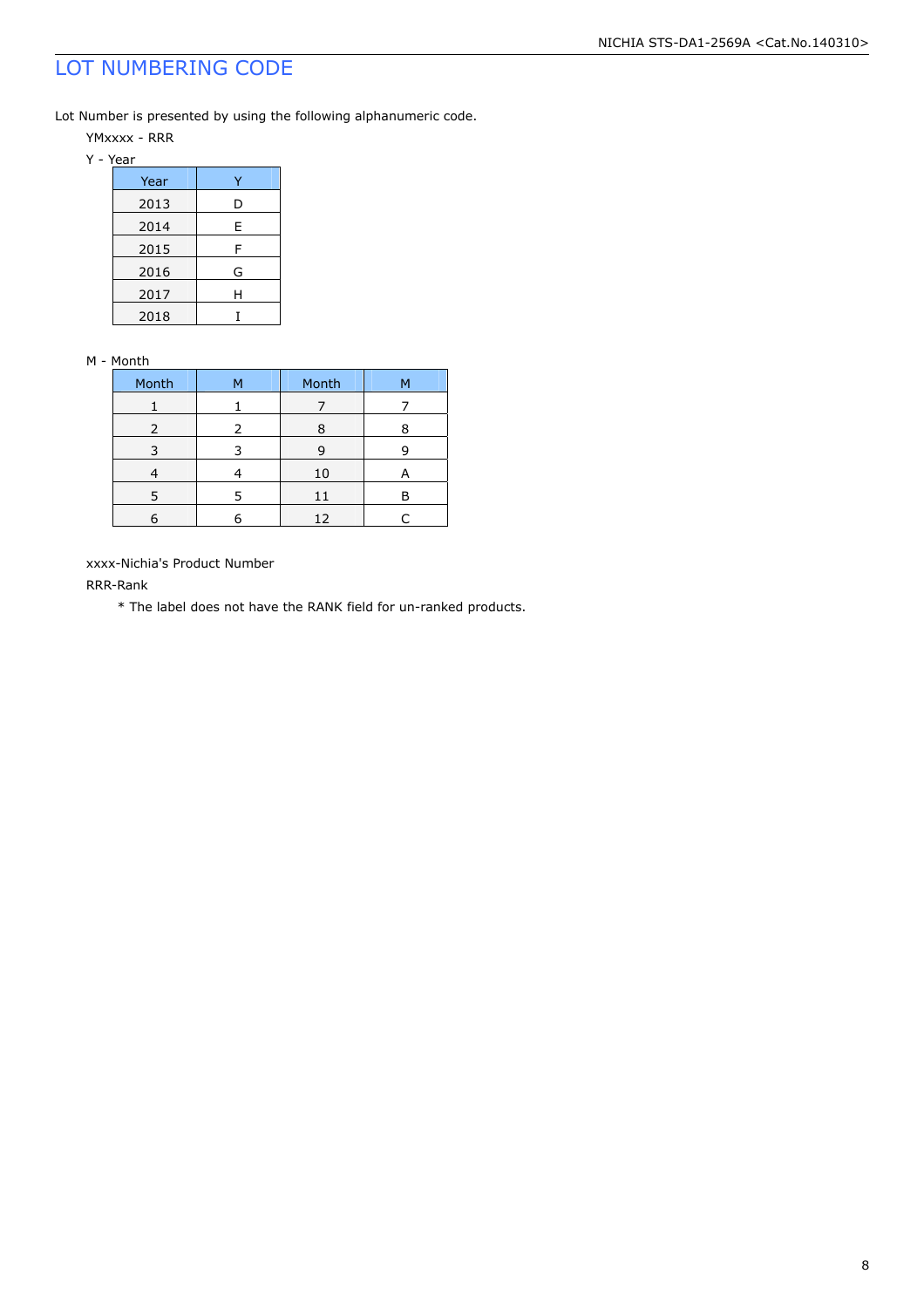# DERATING CHARACTERISTICS

#### NESM126A 管理番号 No. STS-DA7-3219



周囲温度-全許容損失特性 **Ambient Temperature vs Total Power Dissipation** \*\*





- The graph shows the maximum allowable power dissipation for a LED die of each color. 多色点灯の際も、1素子当たりの値はこの定格内におさめて下さい。
- 2素子以上点灯の際は、トータル値を定格内におさめて下さい。 The graph shows the maximum allowable total power dissipation for a LED package. \*\*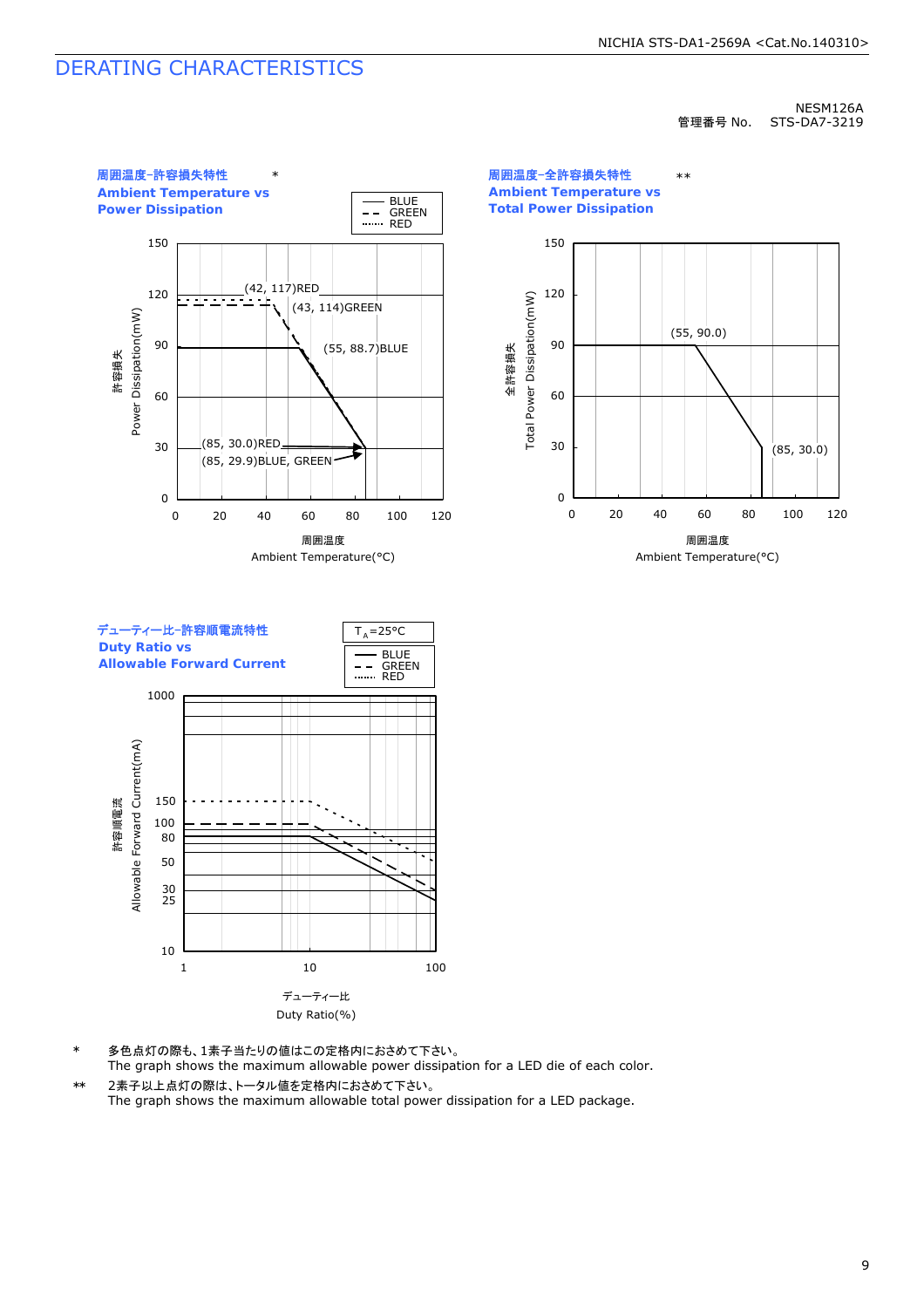# OPTICAL CHARACTERISTICS

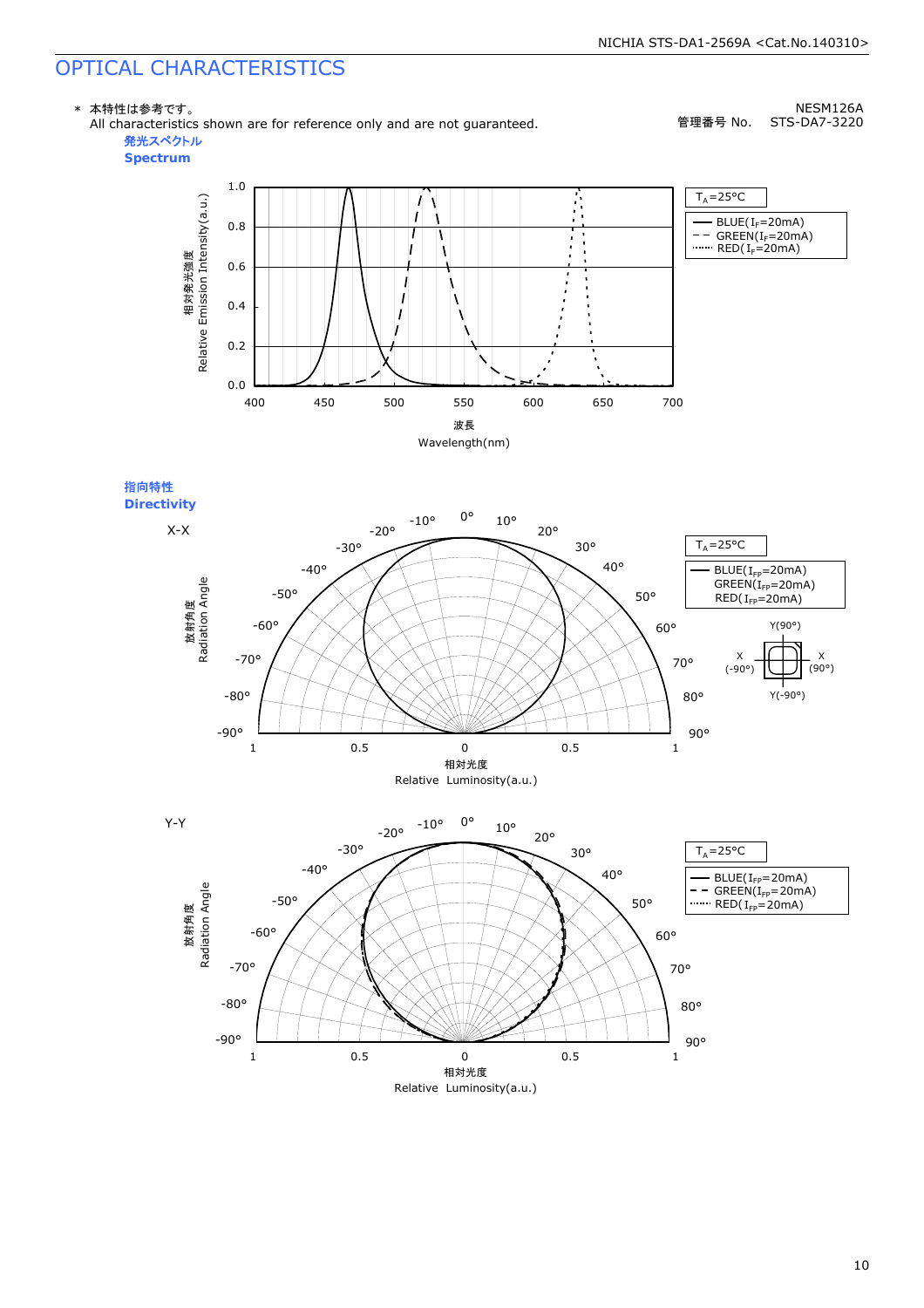# FORWARD CURRENT CHARACTERISTICS / TEMPERATURE CHARACTERISTICS

#### \* 本特性は参考です。

All characteristics shown are for reference only and are not guaranteed.

NESM126A 管理番号 No. STS-DA7-3221

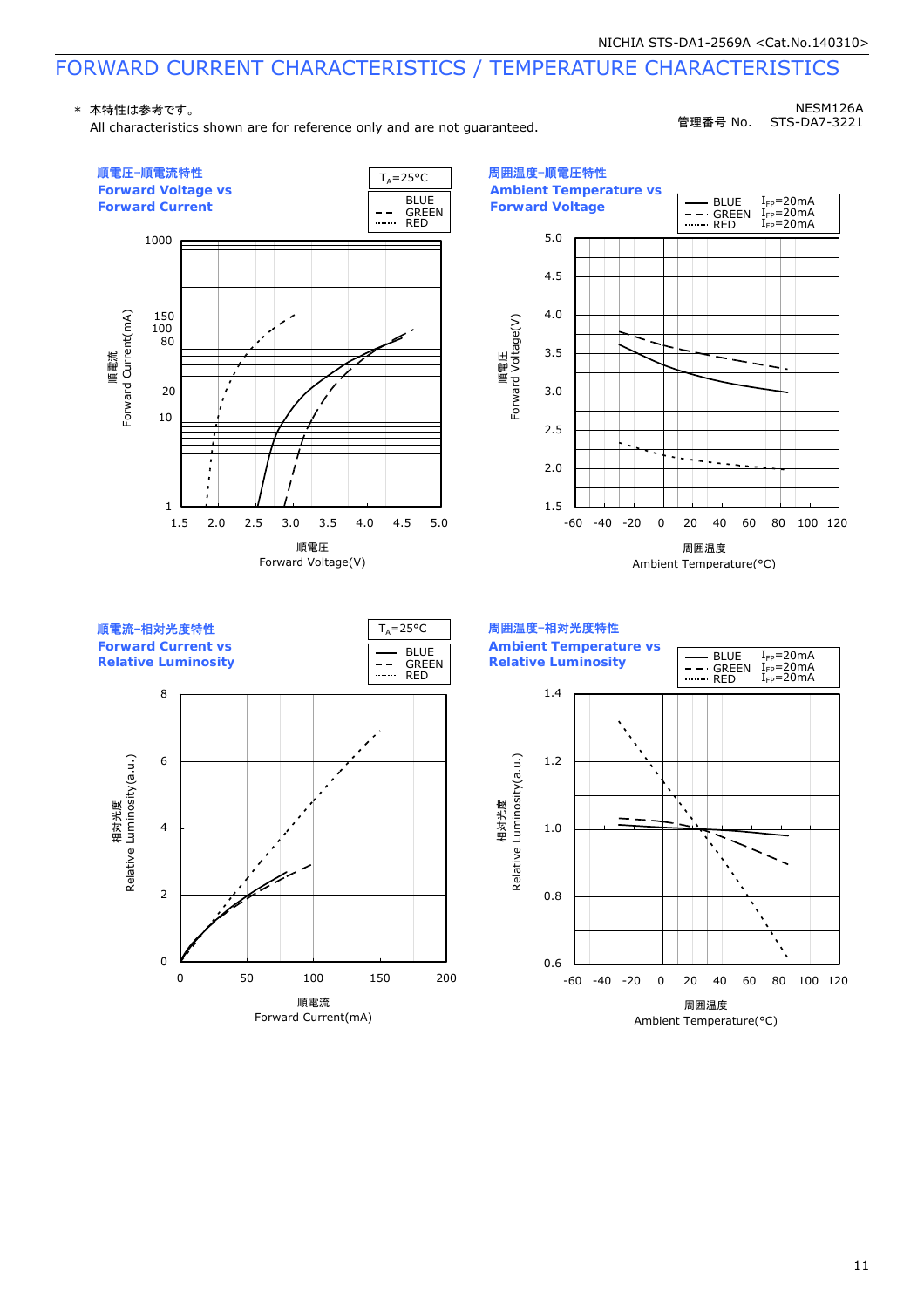# RELIABILITY

### (1) Tests and Results

| <b>Test</b>                                           | Reference<br>Standard           |                                                                        | <b>Test Conditions</b>                               | <b>Test</b><br><b>Duration</b> | Failure<br>Criteria<br>$#$ | <b>Units</b><br>Failed/Tested |
|-------------------------------------------------------|---------------------------------|------------------------------------------------------------------------|------------------------------------------------------|--------------------------------|----------------------------|-------------------------------|
| Resistance to<br>Soldering Heat<br>(Reflow Soldering) | JEITA ED-4701<br>300 301        | $T_{std}$ =260°C, 10sec, 2reflows,<br>Precondition: 30°C, 70%RH, 168hr |                                                      |                                | #1                         | 0/50                          |
| Temperature Cycle                                     | <b>JEITA ED-4701</b><br>100 105 | $-40\degree$ C(30min)~25°C(5min)~<br>$100^{\circ}$ C(30min)~25°C(5min) |                                                      | 100cycles                      | #1                         | 0/50                          |
| Moisture Resistance<br>(Cyclic)                       | JEITA ED-4701<br>200 203        | 25°C~65°C~-10°C, 90%RH,<br>24hr per cycle                              |                                                      | 10cycles                       | #1                         | 0/50                          |
| High Temperature<br>Storage                           | JEITA ED-4701<br>200 201        | $T_A = 100^{\circ}C$                                                   |                                                      | 500hours                       | #1                         | 0/50                          |
| Temperature Humidity<br>Storage                       | JEITA ED-4701<br>100 103        | $T_A = 60^{\circ}$ C, RH = 90%                                         |                                                      | 500hours                       | #1                         | 0/50                          |
| Low Temperature<br>Storage                            | JEITA ED-4701<br>200 202        | $T_A = -40$ °C                                                         |                                                      | 500hours                       | #1                         | 0/50                          |
| Room Temperature<br>Operating Life                    |                                 | $T_A = 25^{\circ}C$                                                    | $B IF=7mA$<br>$G I_F = 9mA$<br>R I <sub>F</sub> =9mA | 500hours                       | #1                         | 0/50                          |
| Temperature Humidity<br>Operating Life                |                                 | 60°C, RH=90%                                                           | $B IF=4mA$<br>G $I_F = 6mA$<br>R I <sub>F</sub> =6mA | 300hours                       | #1                         | 0/50                          |
| Low Temperature<br>Operating Life                     |                                 | $T_A = -30$ °C                                                         | $B IF=7mA$<br>G $I_F = 9mA$<br>R I <sub>F</sub> =9mA | 500hours                       | #1                         | 0/50                          |

#### NOTES:

Measurements are performed after allowing the LEDs to return to room temperature.

### (2) Failure Criteria (Value for one LED device (Single color).)

| Criteria $#$ | Items                      | Conditions             | <b>Failure Criteria</b> |
|--------------|----------------------------|------------------------|-------------------------|
|              |                            | $B IF=20mA$            |                         |
|              | Forward Voltage( $V_F$ )   | G I <sub>F</sub> =20mA | >U.S.L.x1.1             |
|              |                            | R I <sub>F</sub> =20mA |                         |
|              |                            | $B IF=20mA$            |                         |
| #1           | Luminous Intensity $(I_v)$ | G I <sub>F</sub> =20mA | $<$ L.S.L $\times$ 0.7  |
|              |                            | R I <sub>F</sub> =20mA |                         |
|              |                            | $B V_R = 5V$           |                         |
|              | Reverse Current $(I_R)$    | G $V_R = 5V$           | >U.S.L.x2.0             |
|              |                            | $R V_R = 5V$           |                         |

U.S.L. : Upper Specification Limit L.S.L. : Lower Specification Limit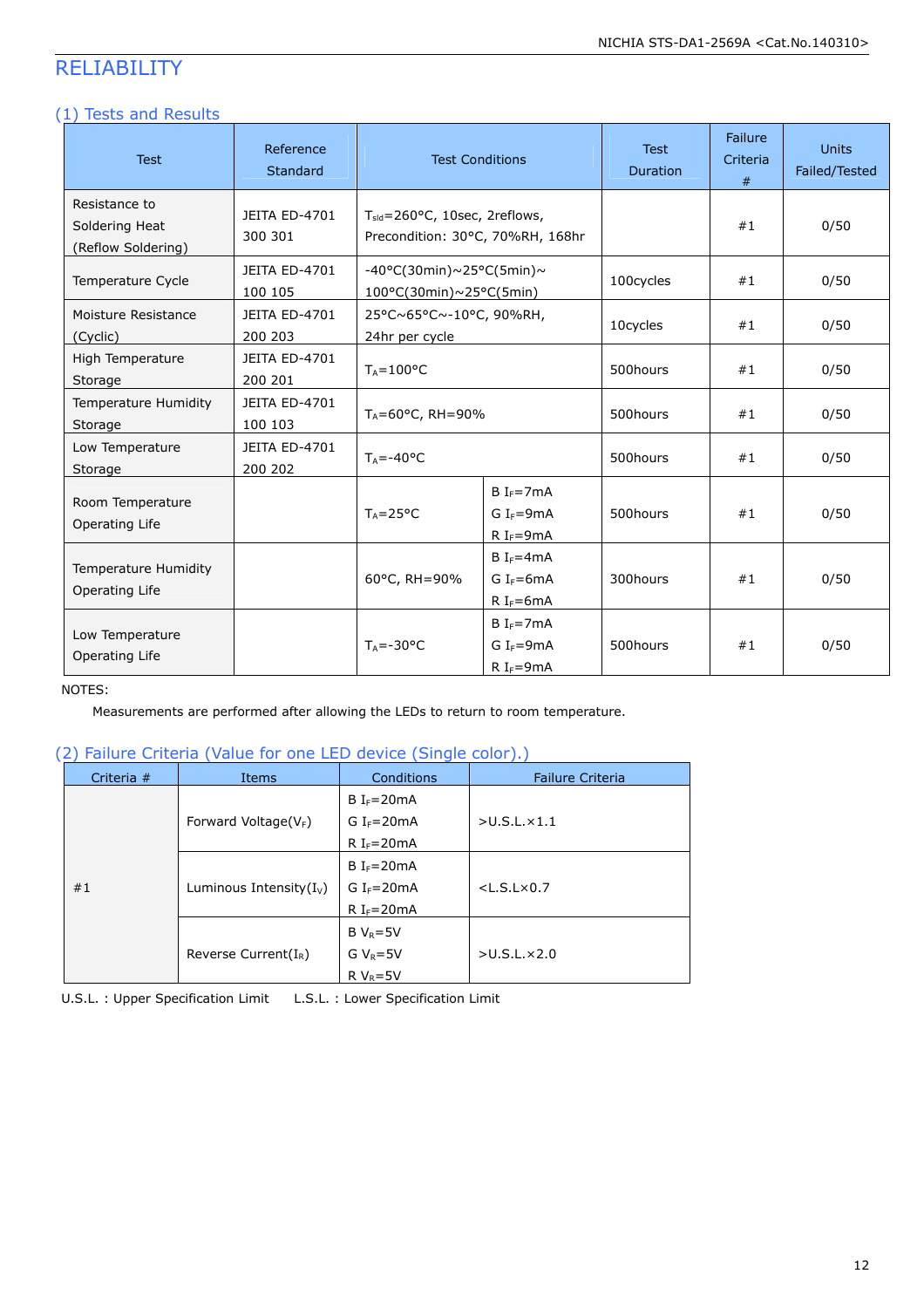# CAUTIONS

### (1) Storage

| Conditions |                             | Temperature          | <b>Humidity</b> | <b>Time</b>                      |
|------------|-----------------------------|----------------------|-----------------|----------------------------------|
| Storage    | Before Opening Aluminum Bag | ≤30°C                | ≤90%RH          | Within 1 Year from Delivery Date |
|            | After Opening Aluminum Bag  | ≤30°C                | ≤70%RH          | $\leq$ 168 hours                 |
| Baking     |                             | $65 \pm 5^{\circ}$ C | -               | $\geq$ 24 hours                  |

● Product complies with JEDEC MSL 3 or equivalent. See IPC/JEDEC STD-020 for moisture-sensitivity details.

| • Absorbed moisture in LED packages can vaporize and expand during soldering, which can cause interface delamination |
|----------------------------------------------------------------------------------------------------------------------|
| and result in optical performance degradation. Products are packed in moisture-proof aluminum bags                   |
| to minimize moisture absorption during transportation and storage.                                                   |
| Included silica gel desiccants change from blue to red if moisture had penetrated bags.                              |

- After opening the moisture-proof aluminum bag, the products should go through the soldering process within the range of the conditions stated above. Unused remaining LEDs should be stored with silica gel desiccants in a hermetically sealed container, preferably the original moisture-proof bags for storage.
- After the "Period After Opening" storage time has been exceeded or silica gel desiccants are no longer blue, the products should be baked. Baking should only be done once.
- Although the leads or electrode pads (anode and cathode) of the product are plated with gold, prolonged exposure to a corrosive environment might cause the gold plated the leads or electrode pads to tarnish, and thus leading to difficulties in soldering. If unused LEDs remain, they must be stored in a hermetically sealed container. Nichia recommends using the original moisture-proof bag for storage.
- Do not use sulfur-containing materials in commercial products. Some materials, such as seals and adhesives, may contain sulfur. The contaminated plating of LEDs might cause an open circuit. Silicone rubber is recommended as a material for seals. Bear in mind, the use of silicones may lead to silicone contamination of electrical contacts inside the products, caused by low molecular weight volatile siloxane.
- To prevent water condensation, please avoid large temperature and humidity fluctuations for the storage conditions.
- Do not store the LEDs in a dusty environment.
- Do not expose the LEDs to direct sunlight and/or an environment where the temperature is higher than normal room temperature.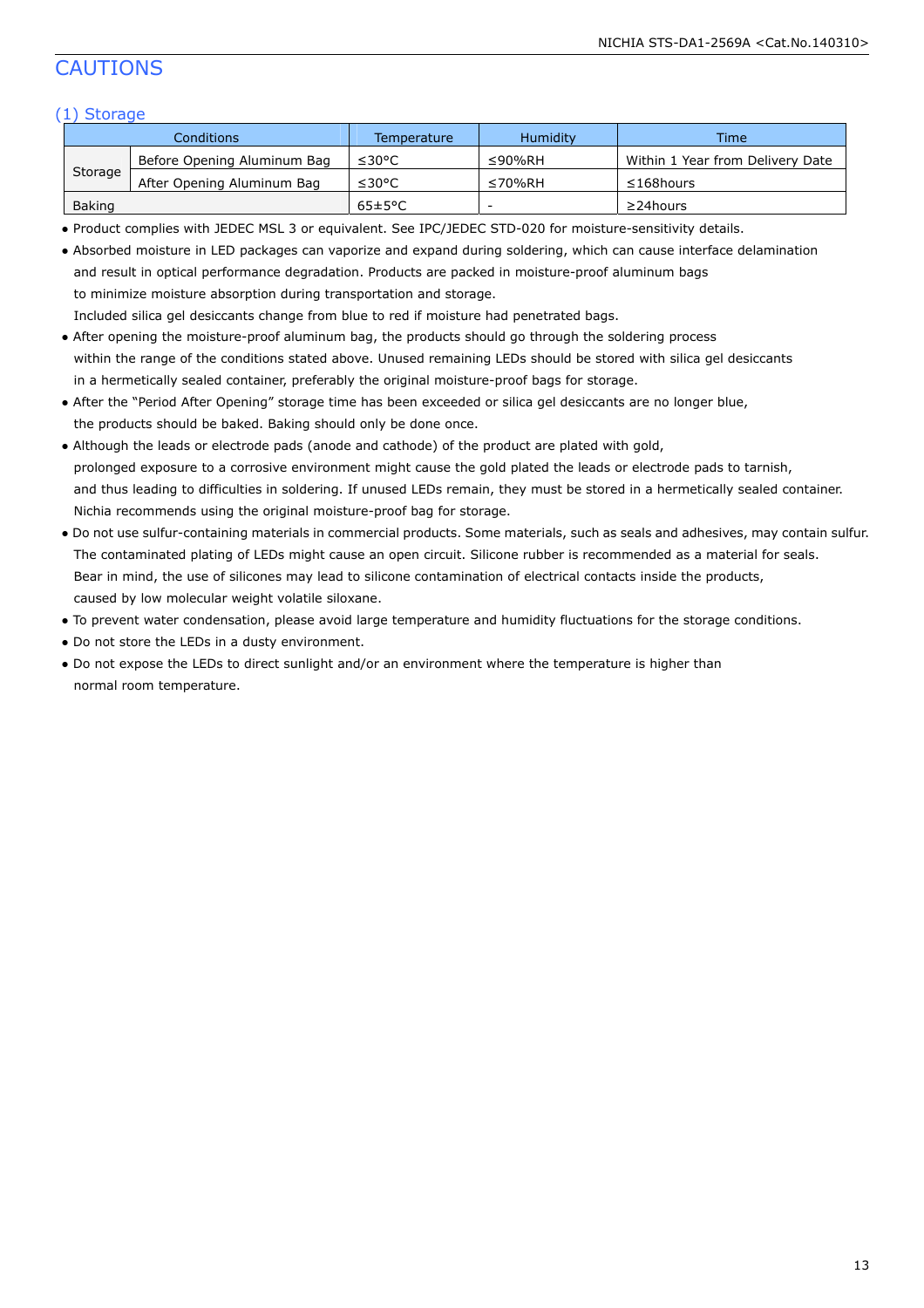#### (2) Directions for Use

- In designing a circuit, the current through each LED die must not exceed the Absolute Maximum Rating current specified for each die.
- It is recommended that each LED die is driven at a constant current.
- When having the two or more dice within this product on at the same time, the total power dissipation for the LED package must be within the absolute maximum value specified in this specification.
- This product should be operated using forward current. Ensure that the product is not subjected to either forward or reverse voltage while it is not in use. In particular, subjecting it to continuous reverse voltage may cause migration, which may cause damage to the LED die. When used in displays that are not used for a long time, the main power supply should be switched off for safety.
- It is recommended to operate the LEDs at a current greater than 10% of the sorting current to stabilize the LED characteristics.
- Care must be taken to ensure that the reverse voltage will not exceed the Absolute Maximum Rating when using the LEDs with matrix drive.
- Ensure that excessive voltages such as lightning surges are not applied to the LEDs.
- Aging is recommended for detecting manufacturing and assembly defects. In particular, ensure that excessive current and/or voltage is not applied to the LEDs. This aging should be conducted in environments where water condensation does not occur.
- This product can be used in indoor applications; however, when the LEDs are used in the following environments, incorporate sufficient measures into the display to prevent debris, water/moisture and gases that will adversely affect the product.
	- where water vapor is abundant
	- where water condensation is likely to occur
	- where water is likely to splash onto the LEDs
	- where frost is likely to form on the surface of the LEDs (e.g. freezer, ice skating rink, etc.)
	- where dust, dirt, debris, loose metallic materials and/or gases that will adversely affect the product are present
- In areas where hydrogen sulfide, which is a sulfide-based gas, is present (e.g. hot springs and volcanic areas), and where salt is abundant (e.g. coastal areas), the life may be shortened.
- When this product is used for displays that will be installed outside: the LEDs should be covered to avoid exposure to outdoor environments in conjunction with sufficient measures against direct sunlight, wet or damp conditions, and salt damage.
- When power is applied for the first time after installation, the display should not be powered at 100% wattage since the LEDs may have absorbed moisture. Before normal use of this display, operate the display at approximately 20% wattage for an initial time period.
- If the display units will be rented, those units should be selected carefully to ensure that the display as a whole will appear the same color and brightness.
- If the display units are loaded onto and/or transported by ship, the damp environment on the vessel will cause condensation; the display units should be packaged to prevent moisture absorption.
- If a display that has been, or is being, used is relocated, it is possible that degradation of the LED has occurred. When transporting this display, provide sufficient protection for the LEDs in addition to the moisture-proof packaging for the display. When this display is reinstalled, ensure to follow the installation instructions for environments and use.

### (3) Handling Precautions

- Do not handle the LEDs with bare hands as it will contaminate the LED surface and may affect the optical characteristics: it might cause the LED to be deformed and/or the wire to break, which will cause the LED not to illuminate. The lead could also cause an injury.
- When handling the product with tweezers, be careful not to apply excessive force to the resin.
- Otherwise, The resin can be cut, chipped, delaminate or deformed, causing wire-bond breaks and catastrophic failures. • Dropping the product may cause damage.
- Do not stack assembled PCBs together. Failure to comply can cause the resin portion of the product to be cut, chipped, delaminated and/or deformed. It may cause wire to break, leading to catastrophic failures.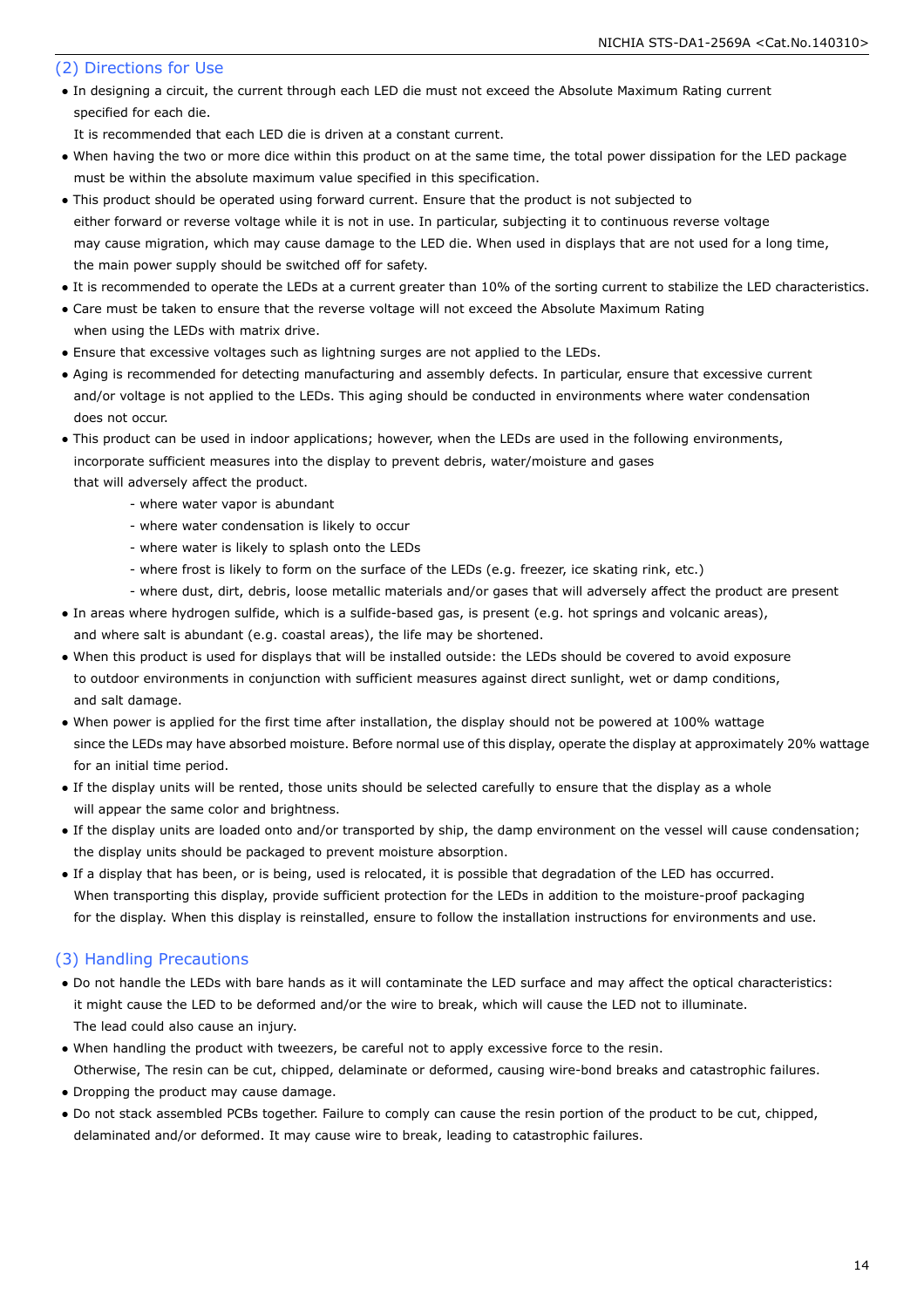#### (4) Design Consideration

● PCB warpage after mounting the products onto a PCB can cause the package to break.

The LED should be placed in a way to minimize the stress on the LEDs due to PCB bow and twist.

- The position and orientation of the LEDs affect how much mechanical stress is exerted on the LEDs placed near the score lines. The LED should be placed in a way to minimize the stress on the LEDs due to board flexing.
- Board separation must be performed using special jigs, not using hands.

### (5) Electrostatic Discharge (ESD)

- The products are sensitive to static electricity or surge voltage. ESD can damage a die and its reliability.
- When handling the products, the following measures against electrostatic discharge are strongly recommended: Eliminating the charge

Grounded wrist strap, ESD footwear, clothes, and floors

Grounded workstation equipment and tools

ESD table/shelf mat made of conductive materials

- Ensure that tools (e.g. soldering irons), jigs and machines that are being used are properly grounded and that proper grounding techniques are used in work areas. For devices/equipment that mount the LEDs, protection against surge voltages should also be used.
- If tools or equipment contain insulating materials such as glass or plastic,
- the following measures against electrostatic discharge are strongly recommended:

Dissipating static charge with conductive materials

Preventing charge generation with moisture

- Neutralizing the charge with ionizers
- The customer is advised to check if the LEDs are damaged by ESD when performing the characteristics inspection of the LEDs in the application. Damage can be detected with a forward voltage measurement or a light-up test at low current (≤1mA).
- LEDs with ESD-damaged dice (i.e. other than red) may have an increased leakage current, current flow at a low voltage, or no longer illuminate at a low current.

Failure Criteria:  $V_F$ <2.0V at I $_F$ =0.5mA

#### (6) Thermal Management

- Proper thermal management is an important when designing products with LEDs. LED die temperature is affected by PCB thermal resistance and LED spacing on the board. Please design products in a way that the LED die temperature does not exceed the maximum Junction Temperature  $(T_1)$ .
- Drive current should be determined for the surrounding ambient temperature (TA) to dissipate the heat from the product.

### (7) Cleaning

- The LEDs should not be cleaned with water, benzine, and/or thinner.
- If required, isopropyl alcohol (IPA) should be used. Other solvents may cause premature failure to the LEDs due to the damage to the resin portion. The effects of such solvents should be verified prior to use. In addition, the use of CFCs such as Freon is heavily regulated.
- When dust and/or dirt adheres to the LEDs, soak a cloth with Isopropyl alcohol (IPA), then squeeze it before wiping the LEDs.

● Ultrasonic cleaning is not recommended since it may have adverse effects on the LEDs depending on the ultrasonic power and how LED is assembled.

If ultrasonic cleaning must be used, the customer is advised to make sure the LEDs will not be damaged prior to cleaning.